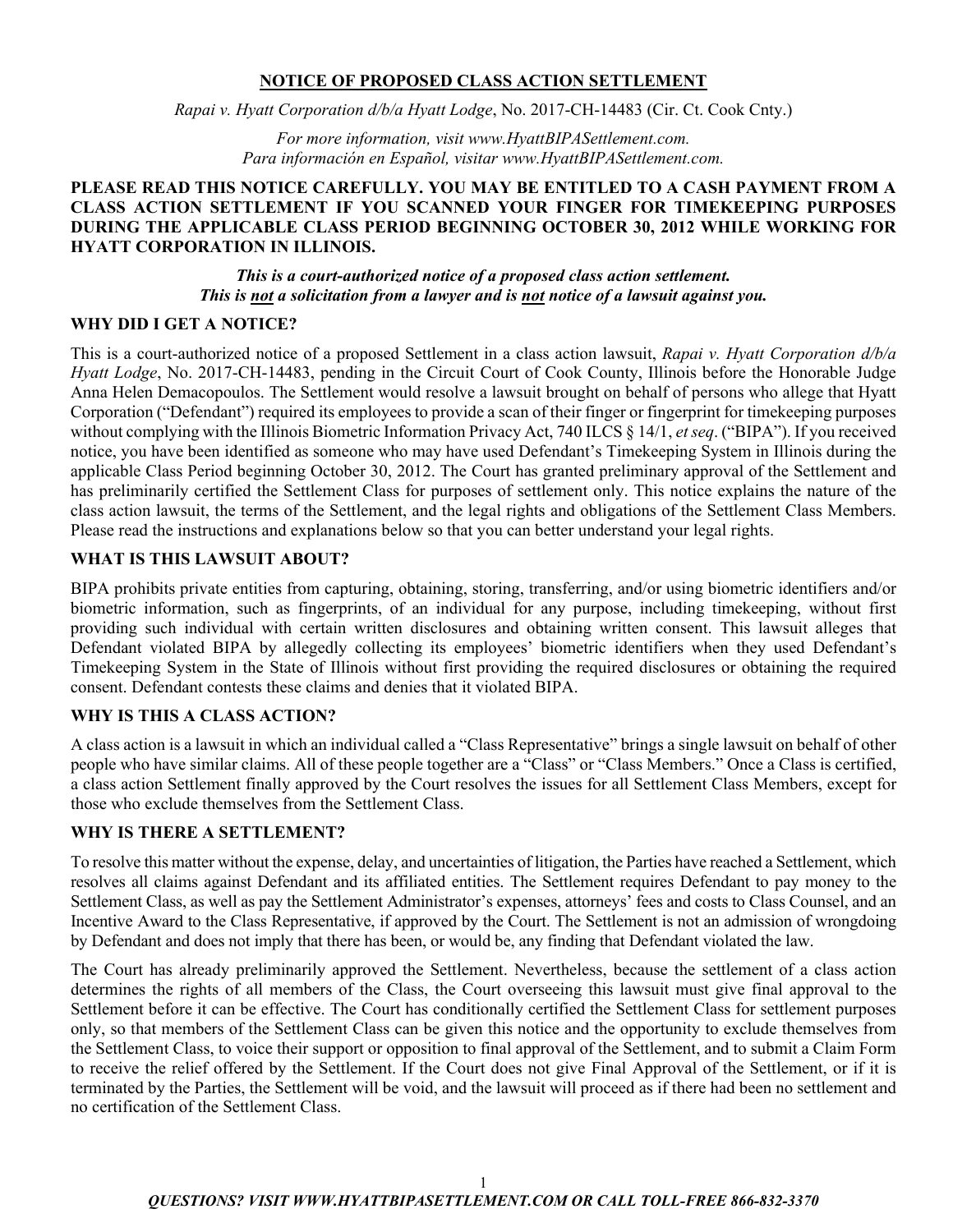# **WHO IS IN THE SETTLEMENT CLASS?**

You are a member of the Settlement Class if, during the applicable Class Period beginning on October 30, 2012, (i) you scanned your finger using Hyatt's Timekeeping System while working for Hyatt Corporation during the Class Period, and (ii) you were not subject to a collective bargaining agreement with Hyatt Corporation for the entirety of the Class Period or were subject to a collective bargaining agreement for only a portion of the Class Period.

- i. at the Hyatt Lodge between October 30, 2012 and February 16, 2018;
- ii. at the Hyatt Regency McCormick Place between October 30, 2012 and December 12, 2018;
- iii. at the Park Hyatt Chicago between October 30, 2012 and December 16, 2018;
- iv. at the Hyatt Regency O'Hare between October 30, 2012 and December 31, 2017; and
- v. at the Hyatt Regency Chicago between October 30, 2012 and December 3, 2018.

If you are a member of the Settlement Class, then you may visit the Settlement Website, www.HyattBIPASettlement.com, to submit a claim for payment.

# **WHAT DOES THE SETTLEMENT PROVIDE?**

**Cash Payments.** Defendant has agreed to create a \$1,068,300.00 Settlement Fund for the Class Members, which will be used to pay valid claims, the Settlement Administrator's expenses, attorneys' fees, costs and expenses for Class Counsel, and an Incentive Award for the Class Representative. All Settlement Class Members are entitled to submit a Claim Form in order to receive a cash payment out of the Settlement Fund. If the Settlement is approved, each Settlement Class Member who submits a timely Claim Form that is deemed valid will be entitled to an equal payment paid out of the Settlement Fund. The exact amount of each Class Member's payment is unknown at this time. The per-person payment to each valid claimant is estimated to be approximately \$1,500.00 but depends on unknown factors to be determined, including the total number of valid Claim Forms submitted. The Settlement Administrator will issue a check to each Class Member who submits a valid Claim Form following Final Approval of the Settlement. All checks issued to Settlement Class Members will expire and become void 120 days after they are issued. Additionally, the attorneys who brought this lawsuit (listed below) will ask the Court to award them attorneys' fees in an amount up to 40% of the Settlement Fund, plus their reasonable costs and expenses, for the substantial time, expense and effort spent investigating the facts, litigating the case and negotiating the Settlement. The Class Representative also will apply to the Court for a payment of up to \$12,500.00 for her time, effort, and service in this matter.

**Prospective Relief.** Pursuant to this Settlement, and without admitting any liability, Hyatt Corporation represents that it has taken steps to comply with BIPA, and believes it is now compliant with BIPA, including BIPA's consent and retention policy requirements.

### **WHAT ARE MY OPTIONS?**

### **(1) Accept the Settlement.**

To accept the Settlement and receive payment from the Settlement Fund, you must submit a Claim Form by December 24, 2021. You may submit a claim at www.HyattBIPASettlement.com, or you may obtain a copy of the Claim Form at www.HyattBIPASettlement.com and submit it by email to the Settlement Administrator at info@HyattBIPASettlement.com or by U.S. Mail to the Settlement Administrator at *Hyatt Corporation BIPA Settlement*, Settlement Administrator, P.O. Box 43208, Providence, RI 02940-3208. If the Settlement is approved and your claim is deemed valid, a check will be mailed to you. *Submitting a valid and timely Claim Form is the only way to receive a payment from this Settlement, and is the only thing you need to do to receive a payment***.**

### **(2) Exclude yourself.**

You may exclude yourself from the Settlement. If you do so, you will not receive any cash payment, but you will not release any claims you may have against the Released Parties (as that term is defined in the Settlement Agreement) and are free to pursue whatever legal rights you may have by pursuing your own lawsuit against the Released Parties at your own risk and expense. To exclude yourself from the Settlement, you must mail a signed letter to the Settlement Administrator at *Hyatt Corporation BIPA Settlement*, Settlement Administrator, P.O. Box 43208, Providence, RI 02940-3208, postmarked by **December 3, 2021**. You may also exclude yourself online at www.HyattBIPASettlement.com by **December 3, 2021**. The exclusion letter must state that you exclude yourself from this Settlement and must include the name and case number of this Litigation, as

### *QUESTIONS? VISIT WWW.HYATTBIPASETTLEMENT.COM OR CALL TOLL-FREE 866-832-3370*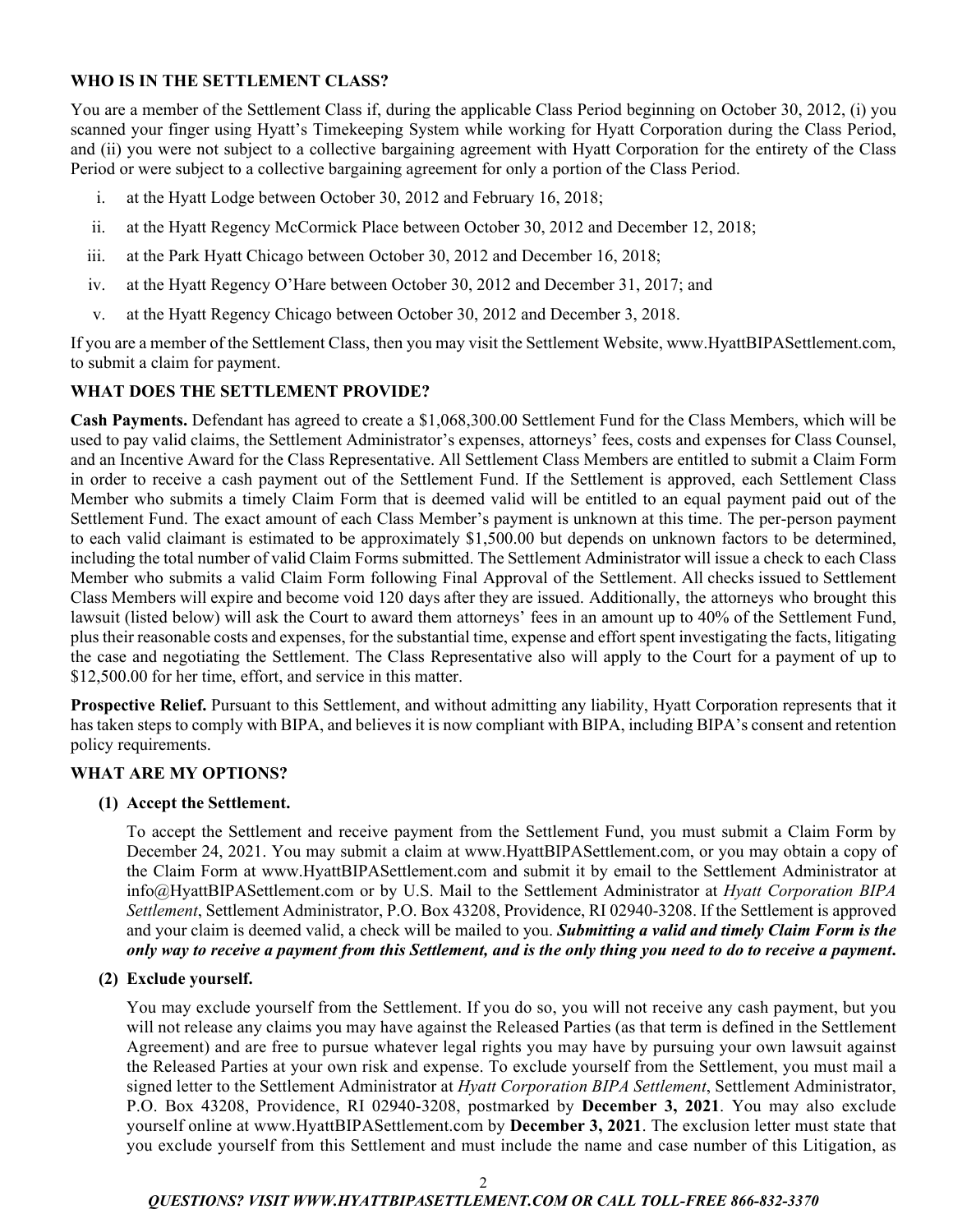well as your full name, address, telephone number, email address, and a statement that you wish to be excluded from the Settlement Agreement.

## **(3) Object to the Settlement.**

If you wish to object to the Settlement, you must submit your objection in writing to the Clerk of the Court of the Circuit Court of Cook County, Illinois, Richard J. Daley Center, 50 West Washington Street, Room 802, Chicago, IL 60602. The objection must be postmarked no later than **December 3, 2021**. You must also send a copy of your objection to the attorneys for all Parties to the lawsuit, including Lead Class Counsel (Timothy P. Kingsbury of McGuire Law, P.C., 55 West Wacker Drive, 9th Floor, Chicago, IL 60601), as well as Defendant Hyatt Corporation's counsel (Lisa Handler Ackerman of Wilson Elser Moskowitz Edelman & Dicker LLP, 55 W. Monroe Street, Suite 3800, Chicago, IL 60603) postmarked no later than **December 3, 2021**. Any objection to the proposed Settlement must include include: (i) your full name, address, telephone number, and email address; (ii) the case name and number of this Litigation; (iii) all grounds for the objection, with factual and legal support for the stated objection, including any supporting materials; (iv) the identification of any other objections you have filed, or have had filed on your behalf, in any other class action cases in the last four years; and (v) your signature. If you hire an attorney in connection with making an objection, that attorney must also file with the Court a notice of appearance by the objection deadline of **December 3, 2021**. If you do hire your own attorney, you will be solely responsible for payment of any fees and expenses the attorney incurs on your behalf. If you exclude yourself from the Settlement, you cannot file an objection.

You may appear at the Final Approval Hearing, which will be held via Zoom (Meeting ID: 946 7646 3310, Password: 145041, Dial-In Number: (312) 626-6799) (or as the Court otherwise directs), on **January 20, 2022 at 9:30 a.m.**, in Courtroom 2502 of the Circuit Court of Cook County, Richard J. Daley Center, 50 West Washington Street, Chicago, IL 60602, in person or through counsel to show cause why the proposed Settlement should not be approved as fair, reasonable, and adequate. Participating in the hearing is not necessary; however, persons wishing to be heard orally in opposition to Final Approval of the Settlement, the request for attorneys' fees and expenses, and/or the request for an Incentive Award to the Class Representative are required to indicate in their written objection their intention to appear at the hearing on their own behalf or through counsel and to identify the names of any witnesses they intend to call to testify at the Final Approval Hearing, as well as any exhibits they intend to introduce at the Final Approval Hearing. The hearing date and time, and whether the hearing will be conducted remotely, is subject to change by the Court, so please check the Settlement Website, www.HyattBIPASettlement.com, for updates.

# **(4) Do Nothing.**

If you do nothing, you will receive no money from the Settlement Fund, but you will still be bound by all orders and judgments of the Court. Unless you exclude yourself from the Settlement, you will not be able to file or continue a lawsuit against Defendant or other Released Parties regarding any of the Released Claims as those terms are defined in the Settlement Agreement. *Submitting a valid and timely Claim Form is the only way to receive a payment from this Settlement*.

To submit a Claim Form, or for information on how to request exclusion from the Class or file an objection, please visit the Settlement Website, www.HyattBIPASettlement.com, or call 866-832-3370.

### **WHAT RIGHTS AM I GIVING UP IN THIS SETTLEMENT?**

Unless you exclude yourself from this Settlement, you will be considered a member of the Settlement Class, which means you give up your right to file or continue a lawsuit against Defendant and other Released Parties (as defined in the Settlement Agreement) relating to the use of its biometric Timekeeping System. Giving up your legal claims is called a release. The precise terms of the release are in the Settlement Agreement, which is available on the Settlement Website. Unless you formally exclude yourself from this Settlement, you will release your claims whether or not you submit a Claim Form and receive payment. If you have any questions, you can talk for free to the attorneys identified below who have been appointed by the Court to represent the Settlement Class, or you are welcome to talk to any other lawyer of your choosing at your own expense.